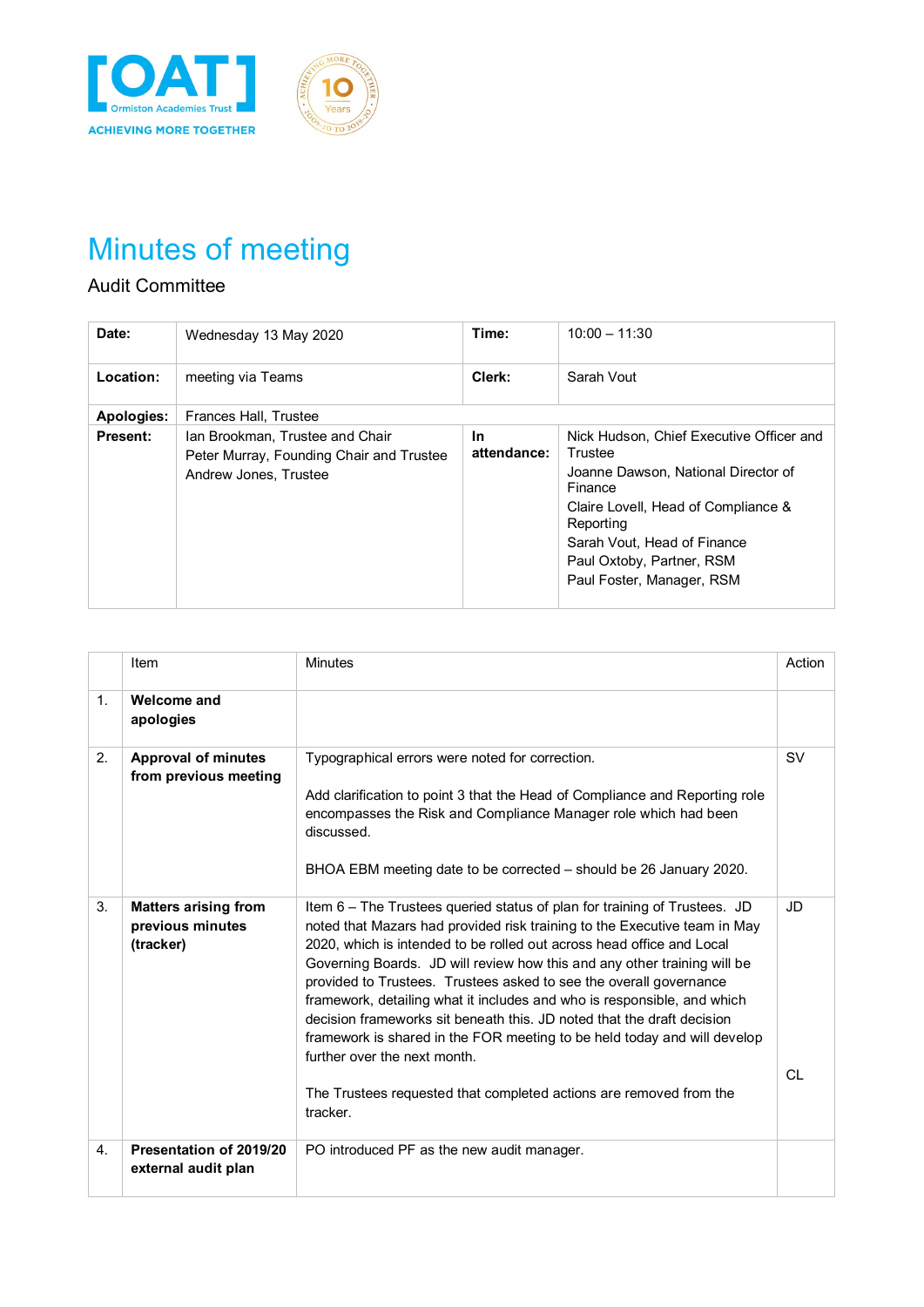



|  | PO presented the 2019/20 external audit plan and explained that work will<br>be done remotely as far as possible. The Trustees queried whether the<br>whole audit can be done remotely if COVID-19 circumstances prevent<br>onsite work being undertaken. PO confirmed that this is possible and<br>highlighted that the limiting factor is the client's access to physical<br>documents so that they can be provided to RSM via the online portal.<br>PO's approach to this will be dictated by OAT's own policy on staff access<br>to sites. The Trustees noted that the current lockdown guidance would<br>permit staff to enter sites to access information if this cannot be done from<br>home. |                |
|--|------------------------------------------------------------------------------------------------------------------------------------------------------------------------------------------------------------------------------------------------------------------------------------------------------------------------------------------------------------------------------------------------------------------------------------------------------------------------------------------------------------------------------------------------------------------------------------------------------------------------------------------------------------------------------------------------------|----------------|
|  | The Trustees queried why COVID-19's impact on the audit approach was<br>not included in the audit plan and asked for the plan to be revised to<br>include reference to remote working.                                                                                                                                                                                                                                                                                                                                                                                                                                                                                                               | P <sub>O</sub> |
|  | There was a discussion around the impact of COVID-19 as on-going<br>concern. PO highlighted that although forecasts show a strong cash<br>position, there is uncertainty around government's future spending plans<br>and the overall economic impact of the pandemic and this will need to be<br>built into going concern discussions in Autumn 2020. PO also noted that<br>he expects that COVID-19 will be a key theme in the Trustees' Report and<br>that additional disclosures are likely to be needed in the statutory<br>accounts.                                                                                                                                                           |                |
|  | The Trustees observed the period of time between year-end and the<br>accounts being signed in December and queried whether this could be<br>reduced. PO noted that, the further we progress through the pandemic,<br>the more information we may have in relation to future funding etc. which<br>will inform the going concern review.                                                                                                                                                                                                                                                                                                                                                              |                |
|  | PO highlighted that there is pressure on DfE to extend the 31 December<br>accounts deadline but that the audit firms are concerned of the bottleneck<br>that would then be created in Spring 2021. All agreed that we should<br>continue to work towards audit sign-off prior to 31 December.                                                                                                                                                                                                                                                                                                                                                                                                        |                |
|  | PO confirmed that there would be no physical regularity visits to<br>academies, and that the approach would be to select the regularity<br>samples for remote testing, across the whole trust population.                                                                                                                                                                                                                                                                                                                                                                                                                                                                                            |                |
|  | PO explained that RSM are working with Hoge to explore how data can be<br>extracted and how data analytics can be used and that this will be used to<br>inform the more detailed planning work. PO will work with SV/CL as the<br>audit plan evolves.                                                                                                                                                                                                                                                                                                                                                                                                                                                |                |
|  | PO outlined the key audit risks and when asked by IB clarified that<br>"significant" risks are as defined by ISAs (International Standards on<br>Auditing), where specific audit tests are designed to mitigate the risk.<br>Standard audit tests are designed to mitigate the "Higher assessed risk"<br>areas.                                                                                                                                                                                                                                                                                                                                                                                      |                |
|  | IB queried whether the whole population of journals, rather than a sample,<br>can now be reviewed, for example to review those posted by senior<br>members of the finance function. PO confirmed that, if data extraction can                                                                                                                                                                                                                                                                                                                                                                                                                                                                        |                |